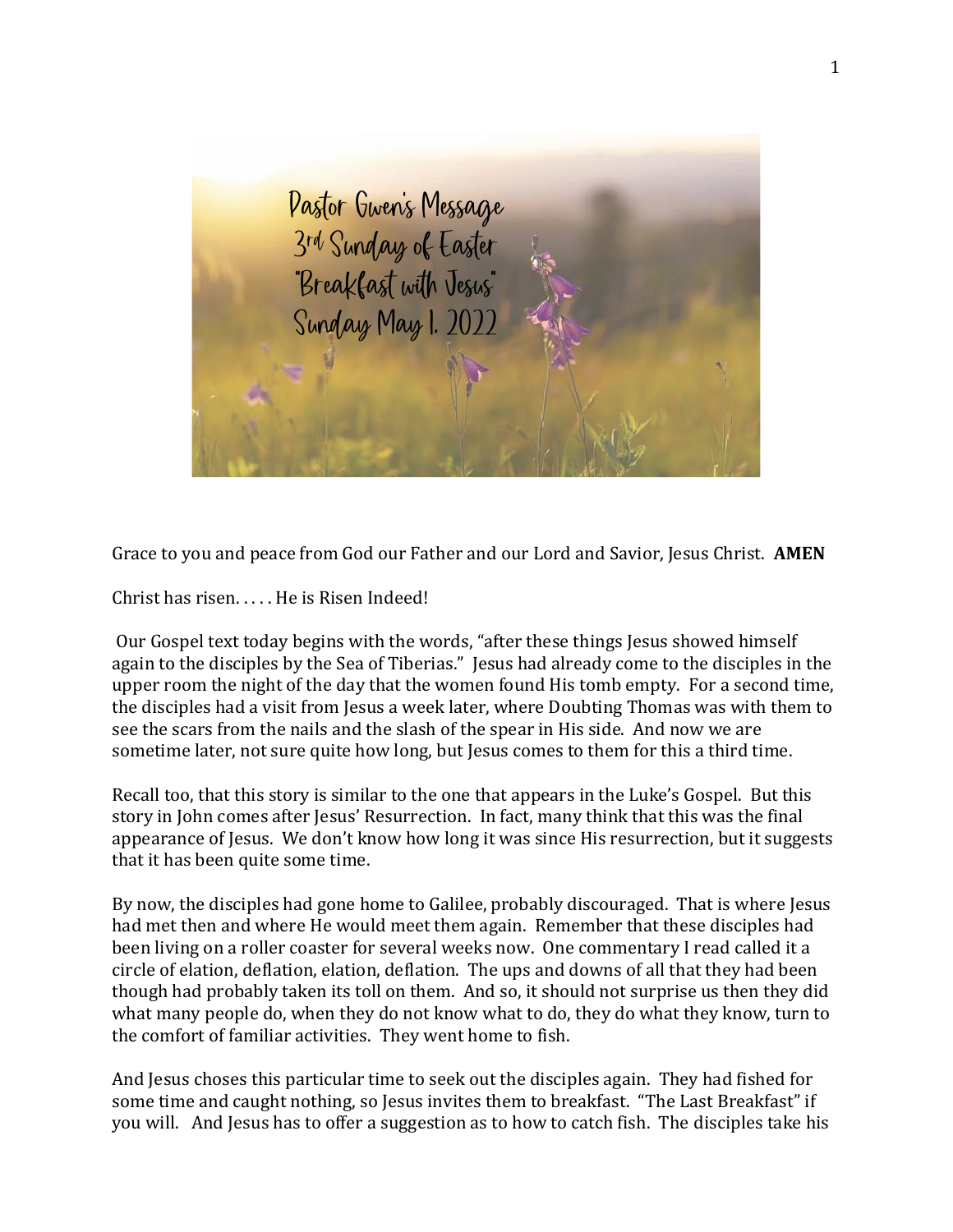lead and cast their nets on the side of the boat and the nets fill with fish, 153 to be exact. Interesting number but we will save that for another day. But we have lesson number one for the morning. Seek God's will for your life or you will come up empty handed.

Many of you have met Chaplain Jill who often fills in for me. In fact, she will be here again in two weeks. Well, she and I attended Wartburg seminary together. After a few classes Jill did not continue on the path to ordination. She heard clearly from God that she was being called to chaplaincy. And what a blessing she is to those she serves as a chaplain. She was trying to find her niche in God's kingdom, and then realized God was calling her to chaplaincy. Even though you love her and her messages, her call was all along supposed to be in serving as a chaplain. Psalm 127:1 says, "Unless God builds the house, they labor in vain who build it."

Finding our calling in life is not always an easy thing to do as it requires us to surrender our will. It was not but 15 years ago that I was able to follow the plan God had for my life. I now feel that I have satisfied what God put me on this earth to do. What is God's will for your life? And for those of you who say I am retired, finding your calling is not all about vocation. I can assure you that there is still time to find what God has in store for you and the rest of your life. Listen to the voice of God, follow the leading of the Holy Spirit and the path will be opened for you to use your God given gifts to fulfill God's plan. And don't be afraid to ask through prayer what is next.

I know when my kids were little, they were always asking for something. Whether it was a new game, a trip to see a movie or something. As a parent you really don't want to say No, so you say not now or maybe later. I had a friend that would say something like, yes, but when you really need it or when you least expect it.

Well, that is exactly what Jesus did to the disciples. They had gone home, a bit confused and voila, Jesus shows up, just when they needed it, and when they least expected it. We all need to continue to seek God's will for our lives.

Lesson number two I hear in this Gospel story is when the Lord tells you to do something, do it. No questions, no excuses, just do it. And when you don't question and "do it", you will be surprised and amazed.

A little over seven years ago, six months after the wedding, our son, and his husband, got a call from a woman who wanted to find a good home for your unborn child. She was very young and had no means to care for a child and she did not know who the father was. I remember Frank calling me and asking what they should do. I was stunned and said some pastor jibber jabbered. After I caught my breath and said a prayer, I called him back and told them that it was God's plan to care for this little child that had no one else. Emmett will be 7 in two weeks, and he has been a blessing and a joy to our whole family, because they did it.

Our disciples in the story, did as Jesus told them and let down the nets on the other side of the boat. 153 fish were in those nets. Then Jesus invited them to have breakfast with him. They brough a few of those fish to add to the meal Jesus had planned. He didn't need any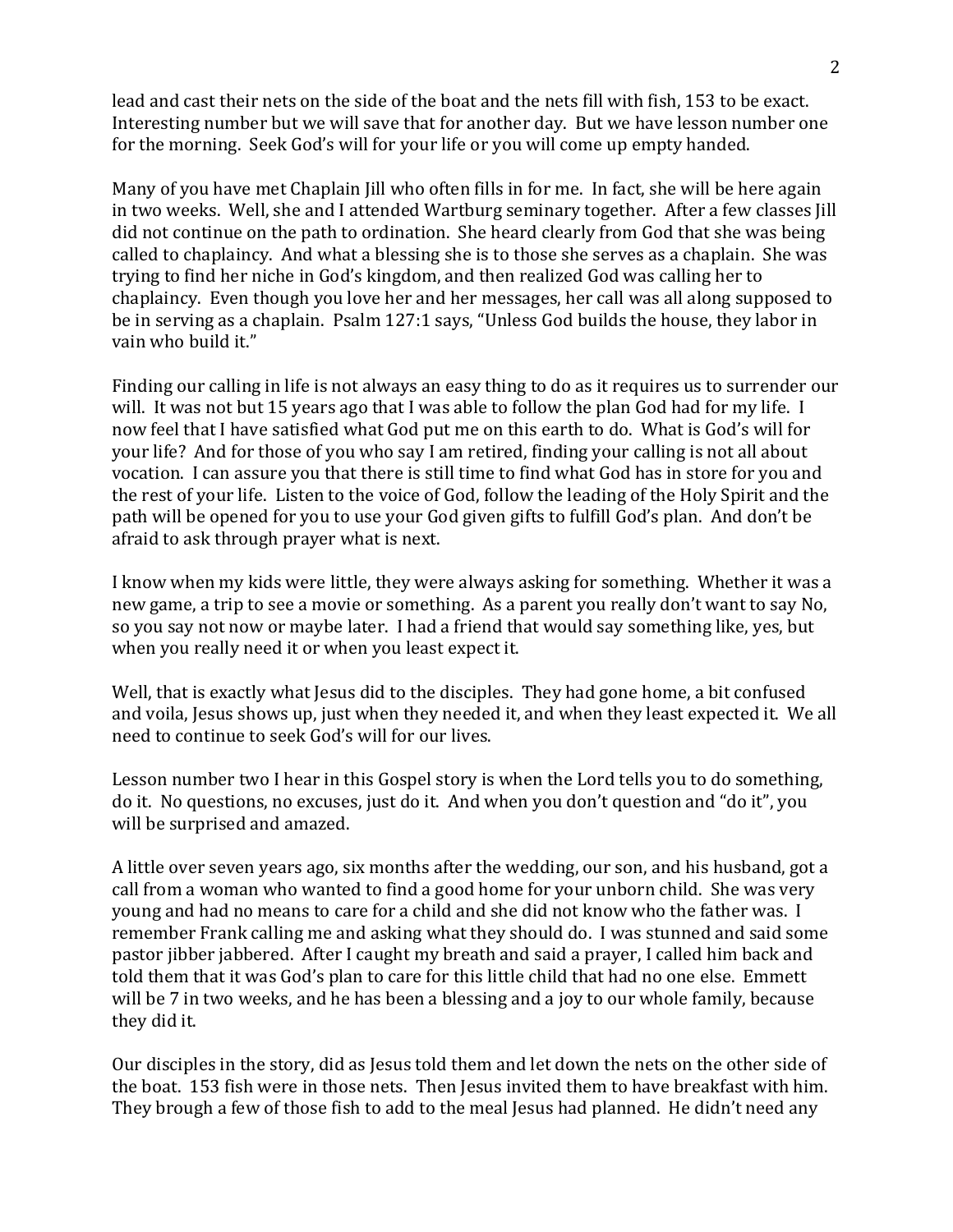help with the menu. After all they had seen him feed 5000 men with a few fish and some bread from the sack of a little boy's lunch.

I think that we all know where the word breakfast comes from. To break the fast of our sleep, we take nourishment. And just maybe Jesus was not inviting the disciples to join in a meal, but to break the fast they had from spiritual nourishment. After Jesus had left them weeks ago in the upper room, I would guess that their spirits were running on empty.

What do you do when your spirit is dry? How do we put away the business of the world and concentrate on living the life God has given us, that abundant life we are made for?

Our third lesson today comes in the form of a warning, "watch what you eat". Have a discriminating palate. I know that my tastes have certainly changed over the years, but I still don't like kale. But seriously, take note as to what you fill your minds with. Choose your entertainment and recreation wisely. Jesus earlier in the Gospel of John said in Chapter 6, "I am the bread of life, he who comes to me will not hunger, and he who believes in my will never thirst." Good to remember that we need to continue to feed out souls, with God's word so He can reign in our hearts.

Our last lesson this morning, comes when Jesus asks the disciples, Peter in particular, "Do you love me more than these', meaning the disciples. Peter confesses his love for the Lord. Jesus comes back and says that he should "Feed my lambs". What an odd response by Jesus. Or is it. Jesus continues two more times with similar responses of "Tend my sheep" and "Feed my sheep". Feed and tend are action words. Jesus is trying to give direction to these men that it is one thing to say that they love Jesus and quite another to show that they love him. All the words in the world are worth nothing if they are not put into action. Yes, these disciples say that they love Jesus, but now it the time to go out and show the world that love. Most words of endearment don't mean much unless they are reinforced by deeds of loving kindness.

James 1:22 says, "But be doers of the word, and not only hearers."

There have been many saints in this congregation over the years. Bill Ave'Lallimant comes to mind. He was always willing to do everything in his power to keep this ministry afloat. He came to Bible study, and along with Carol they read Scripture every day. He was our Thrivent representative and volunteered as a liaison for our district. He filled in for me on the spur of the moment when I fell down a flight of stairs and could hardly move for a week. Bill was a servant of the Lord and showed God's love wherever he went. He never complained, just kept bearing witness to Jesus Christ in his daily life.

There is another saint that has helped me endlessly with her wise words and encouragement over the years. She would be surprised to hear her name if I were to share